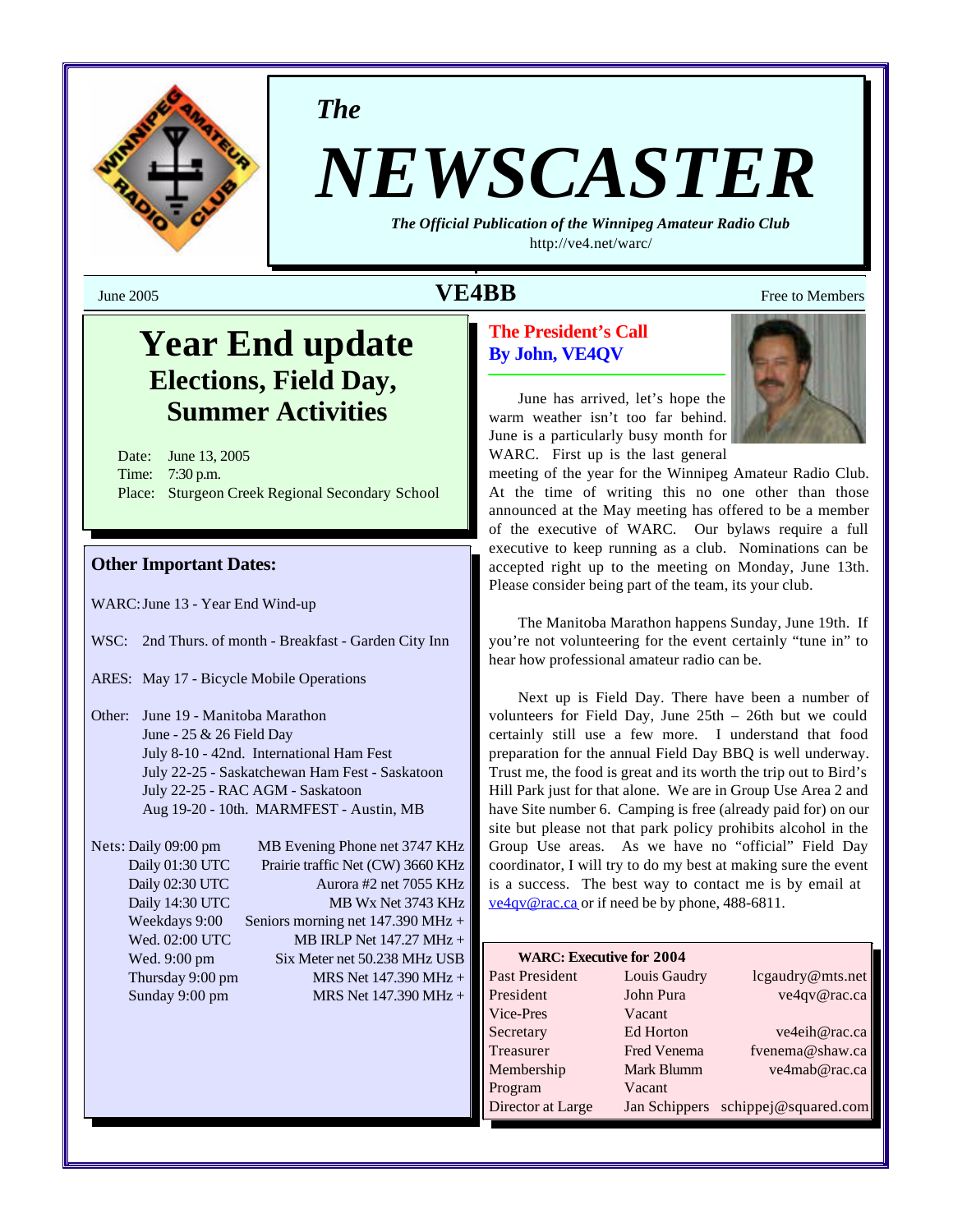It has been brought to my attention that WPGARES did not officially provide support for the recent Fort Whyte Centre EcoAdventure. There were certain members from WPGARES chose to volunteer there time for the event. And we certainly appreciate their efforts.

I hope to see you all at the next meeting but if not have a terrific summer

## **Minutes for May 9th, 2005 Submitted by Ed, VE4EIH**

The meeting started at 19:39 hours. The intros were done. There was 42 members and quests in attendance. John, asked if there was any errors or omissions from previous minutes. There was none noted. John then asked to accept the previous minutes. VE4GWN motioned to accept. VE4HAY 2nd. Business arising David's training plan is on track. The first, class would be of 199 Air Cadet Sqn. David while in Ottawa, had purchased several basic manuals, and instructor guides as wen. David's currently having various people trained as instructors.

### *IRLP*

John reported that he was on the roof of the Richardson Building. The radio and the computer, are ready to go and configured. They just need to talk to each other. Only a small glitch or two remain.

#### *Correspondence*

Glen sent John a e-mail. The e-mail, was on a contest that was held in Australia. It was between text messaging and morse code. Two young ladies, sent a message from one cell phone to another. While to older gents, who learned morse code for the Australian railway sent the same



message. Even though the young ladies used a text messaging short hand were left in the dust by morse code. The two gents, didn't even need to use short hand. (Note Jay Leno may have had the same thing done on the Tonight Show.)

#### *Treasures report*

| income I membership renewal \$15.00  |         |           |
|--------------------------------------|---------|-----------|
| 50/50 draw                           | 26.00   |           |
| Flea Market                          | 1029.40 |           |
| <b>Total Income</b>                  |         | \$1070.90 |
| Expenses                             |         |           |
| Donuts and milk for the year \$96.30 |         |           |
| New can of coffee                    | 4.77    |           |
| Membership ink cartridge             | 45.77   |           |
| Postage for April and May.           | 58.85   |           |
| 3 home brew prizes                   | 75.00   |           |
| Food for flea market                 | 286.32  |           |
| Total expenses                       |         | \$567.01  |
| Bank balance at the end of May       |         |           |
|                                      |         |           |

#### *Standing comities*

May-talk is on Amateur satellite communications. <Http://www.amsat.org> , for more information By Garry VE4GTB. Garry gave a quick explanation. Garry also explained as to how a new group is forming. It is to be called Manitoba Satellite Interest Group. This is not a club, but a group of hams who are interested in talking to satellites. This group would like to arrange a school contact, between the school and a shuttle or the ISS. June is elections. Ed, Fred, Mark, and John are willing to stand again. Roles to be determined at a later date. Dick VE4HK asked about a nominating comity. John explained as to how it was open.

## **Satellite Interest Group - SIG**

If you are interested in learning about satellites or you are currently working satellites, a special interest group is forming in Winnipeg. You do not have to be working satellites to join the SIG, just to have an interest in how the satellites work and how to access them. This is not a club and there will be no fees. The idea of the SIG is to share ideas and knowledge as well as to have regular meetings.

If you are interested please contact Gerry, VE4GTB 269-4273 for more info.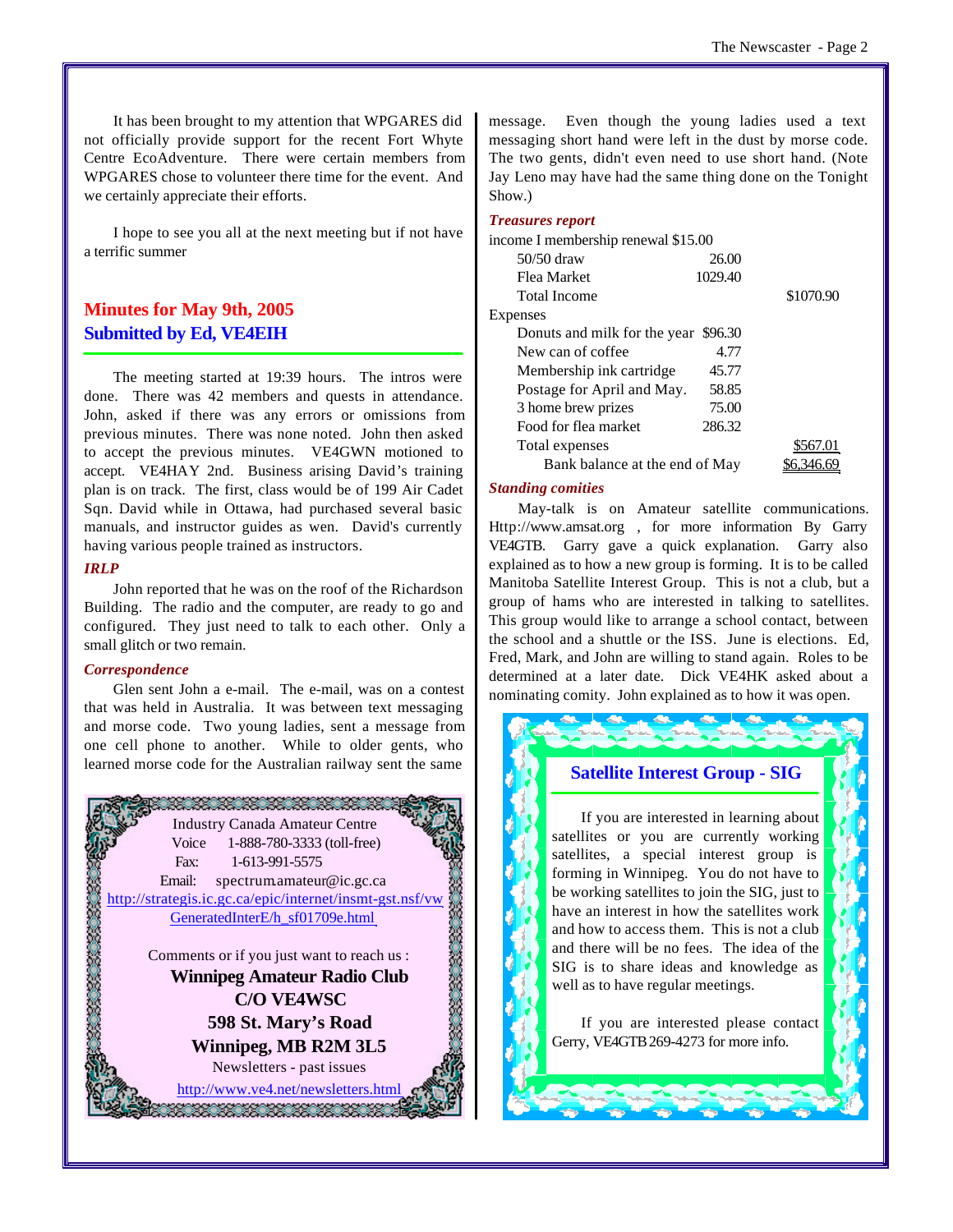## **Marathon Briefing Rob VE4 RST / Jeff VE4 MBQ DEP Coordinator / Coordinator 2005 Manitoba Marathon Radio Organizing Committee**

Well the date for this year's Manitoba Marathon is fast approaching. Please be aware of the following details. We can still use a few volunteers for this fun event. For those who have already given me their names, I thank you. Please note the following dates and times.

The Amateur Radio volunteer briefing for the Manitoba Marathon is TUE 14 JUN 1900h at the Sport Manitoba Building 200 Main St, Rooms 227-229. If you have volunteered for the Marathon SUN 19 JUN but are not able to attend the briefing please contact Tom VE4 SE or Ruth VE4 XYL to make arrangements in advance to pick up your materials for the Marathon between WED 15 JUN and SAT 18 JUN. E-mail ve4se@mts.net or telephone 837-6915.

The briefing for Medical volunteers is WED 15 JUN 2000h at the Sport Manitoba Building 200 Main St, Rooms 227-229. As of this writing the following amateurs should plan to attend the medical meeting too: VE4s EH, XT, MMG, KLM, RST, ACX, QSG, DGS, QEW, EAR, MAB, PZL, SE, XYL, GWB, HK, DWG, MBQ.

If you have any other questions, please e-mail me at rstegmaier@shaw.ca or call my office at 982-9600.

## **WARC Spring Flea Market Submitted by Ruth Mills**

| The semi annual Flea Market, once again, was a |  |     |          |          |  |
|------------------------------------------------|--|-----|----------|----------|--|
| successful event.                              |  |     |          |          |  |
| Attendance was                                 |  | 238 |          |          |  |
| Table sales were                               |  | 30  | \$195.00 |          |  |
| Canteen Profit was                             |  |     |          | \$212.66 |  |
| The Net Profit came to                         |  |     |          | \$668.08 |  |
|                                                |  |     |          |          |  |

My Sincere Thanks to the following:

- Betty VE4BTY & her helpers for arranging help at the admission door.
- Ed VE4OAK  $\&$  his crew for the set-up  $\&$  tear down  $\&$ Mariska VE4MMG for seeing the set-up was in order.
- Rosi VE4YYL & Glen VE4GWN, two perfect people at the vendors door.
- Ruthie VE4CRS & Mariska VE4MMG, for their expertise at assembling those bunwiches.
- Mary XYL of VE4OL (who has always offered her help) Arunie VE4WMK, & Ruthie VE4CRS, for looking after the selling of the canteen food.

Those who donated prizes. They were great  $&$  much appreciated. Now, for the help & Support from behind the scenes, excellent & great team work from Tom VE4SE & our Pres. John VE4QV

Thank you all Sincerely for the jobs well done & for another Successful and Fun event. I would really appreciate any suggestions or criticism to help us improve this event. We need our membership support & input, for any of our WARC functions. It is very difficult to put so much effort in organizing an event, only to receive criticism without a solution on how one might improve it. Thank you all.

## **Industry Canada Designated Examiners in Manitoba**

If you are looking to upgrade, or you know someone who is studying on their own and wants to write the test, please note these dedicated examiners in Manitoba. Most only charge a modest fee (for filing the results with Industry Canada)

| First             | _ast           | Address                                          | City          | Code                                         | Phone                 |
|-------------------|----------------|--------------------------------------------------|---------------|----------------------------------------------|-----------------------|
| Richard           | Holder         | P.O. Box 1011                                    | Beauséjour    | R0E 0C0                                      | 204-268-1702          |
| <b>Ron</b>        | Samchuk        | P.O. Box 454                                     | <b>Birtle</b> | R <sub>0</sub> M <sub>0</sub> C <sub>0</sub> | 204-842-3753          |
| Albert            | Webber         | 6 Boudry Avenue                                  | Flin Flon     | <b>R8A 0P2</b>                               | 204-687-3964          |
| Shawn             | <b>Peters</b>  | <b>Box 66</b>                                    | Gillam        | R0B OLO                                      | 204-652-6247          |
| Paul              | Arsenault      | <b>Box 109</b>                                   | Komarno       | <b>R0C 1R0</b>                               | 204-278-3517          |
| Ronald James      | Place          | Mantago Bay                                      | Manigotagan   | <b>R0E 1E0</b>                               |                       |
| John G. J. (Jack) | Adams          | P.O. Box 1288                                    | Russell       | <b>R0J1W0</b>                                | 204-773-3343          |
| <b>Ken</b>        | <b>Barchuk</b> | 1012 London Street                               | Winnipeg      | <b>R2K 3Y7</b>                               | (204) 667-3286        |
| Margarito         | Cruto          | 1103 Strathcona Street                           | Winnipeg      | R3G 3G7                                      | 204-779-4616          |
| Witold            | Kinsner        | Univ. Of Man. Elect. & Compt. Eng.15 Gillson St. | Winnipeg      | <b>R3T 5V6</b>                               | 204-474-6490          |
| Richard M.        | Lord           | 23 Harbour                                       | Winnipeg      | <b>R3T 5G6</b>                               | 204-275-6980          |
| Adam              | Romanchuk      | 26 Morrison St.                                  | Winnipeg      | <b>R2V 3B4</b>                               | 204-339-3316          |
| Lowell            | Sandwith       | 459 Adsum Dr                                     | Winnipeg      |                                              | R2P 0W8 204- 633-2877 |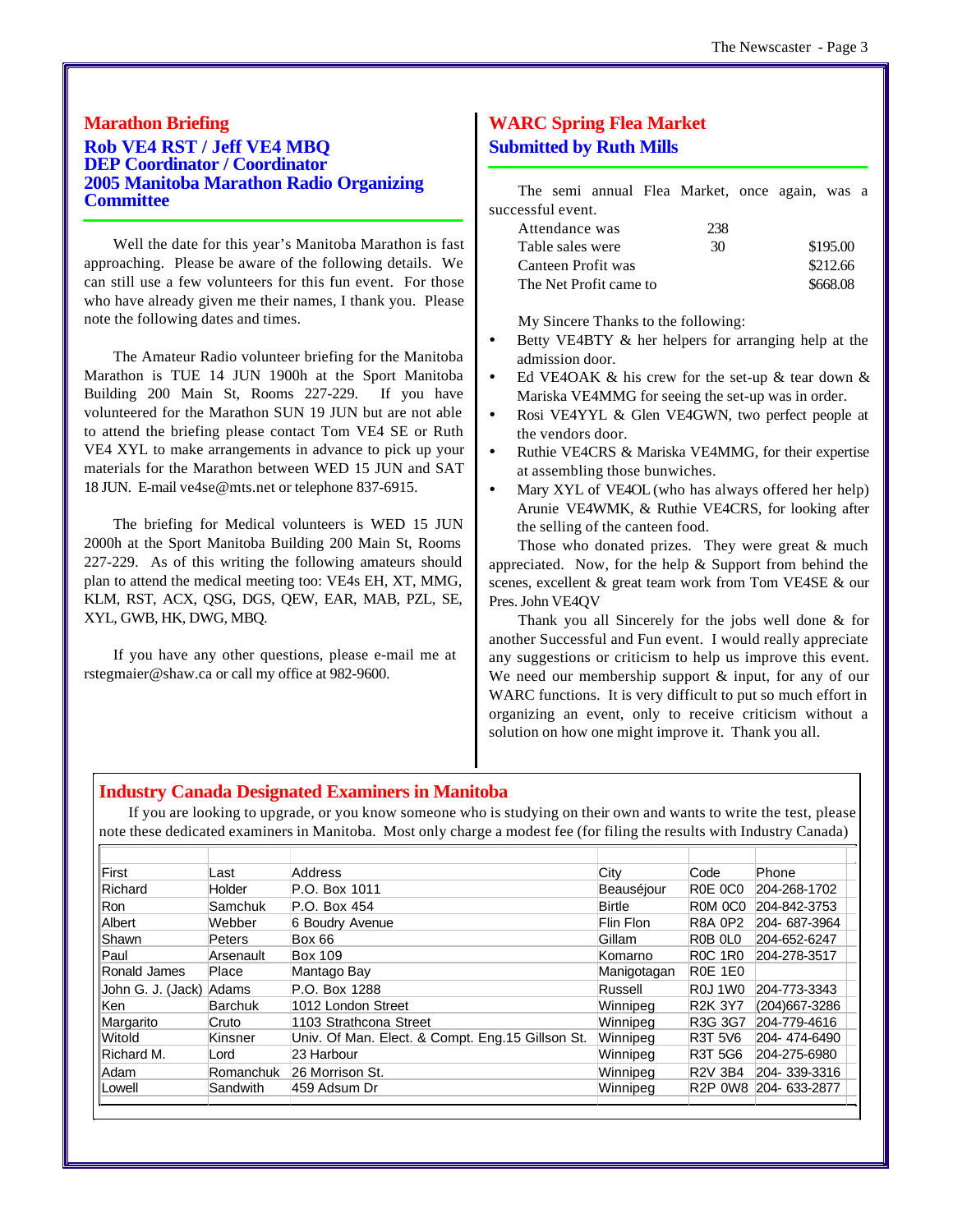## **News from the Net**

#### *Morse Code beats TXTmsg - April 16, 2005*

A race to the wire as old hand at Morse code beats txt msgrs - By Mark Henderson

DOTTY and old-fashioned means of communication can still be the best: Morse code has seen off the challenge of the text message in a contest pitting the best in 19th century technology against its 21st century successor.

The race to transmit a simple message, staged by an Australian museum, was won — at a dash — by a 93-year-old telegraph operator who tapped it out using the simple system which was devised by Samuel Morse in 1832 and was the mainstay of maritime communication up until 1997.

Gordon Hill, who learnt to use the technique in 1927 when he joined the Australian Post Office, easily defeated his 13-year-old rival, Brittany Devlin, who was armed with a mobile phone and a rich vocabulary of text message shorthand. Mr Hill, whose messages were transcribed by another telegraph veteran, Jack Gibson, 82, then repeated the feat against three other children and teenagers with mobile phones.

In the competition, at the Powerhouse Museum in Sydney, Mr Hill and his rivals were asked to transmit a line selected at random from an advertisement in a teenage magazine.

It read: "Hey, girlfriend, you can text all your best pals to tell them where you are going and what you are wearing." While the telegraphist tapped out the line in full, to be deciphered by Mr Gibson, Miss Devlin employed text slang to save time. She keyed: "hey gf u can txt ur best pals 2 tel them wot u r doing, where ur going and wot u r wearing."

Just 90 seconds after Mr Hill began transmitting, Mr Gibson announced that he had the message received and written down correctly. It took another 18 seconds for Miss Devlin's message to reach the mobile phone belonging to her friend. Mr Hill said that he was impressed by modern technology, even though his clunky telegraph machine emerged on top in three further contests. Text messaging,



**<http://www.escape.ca/~ve4jnf> ve4jnf@escape.ca**

he said, had even been predicted by one of his colleagues in 1961.

"An engineer told me the day would come when we would be able to send messages without wires," he said. Miss Devlin said that she had two years of texting experience. "I send about three messages a day," she said. "I used to send lots more but I ran out of credit." *-- The Times Online*

#### Jay Leno - Morse Code vs TXT-msg

Not to be out done - Jay Leno of the tonight show also ran a similar test as was done in VK. Check this web site for the results. Warning 8 MB file

[http://www.kkn.net/~n6tv/Text\\_vs\\_Morse\\_Leno\\_2005\\_05\\_1](http://www.kkn.net/~n6tv/Text_vs_Morse_Leno_2005_05_1) 3.wmv

#### *New Amateur Radio satellite in orbit (May 5 2005)*

HAMSAT (or VUsat) is the latest Amateur Radio satellite in orbit. It is India's first. "We congratulate all who have worked for the hamsat and its successful launch," said Sandip Shah, VU3SXE, AMSAT-India's treasurer, who was at the control center in Bangalore, India, for the May 5 launch. The satellite went aloft from the Satish Dhawan Space Centre (SDSC) SHAR in Sriharikota. Going into space with the 42.5 kg HAMSAT was the primary payload--the 1560 kg Indian remote sensing satellite, CARTOSAT-1. The spacecraft were placed into polar sun synchronous orbit at an altitude of 632 x 621 km with an equatorial inclination of 97.8 degrees. HAMSAT is a microsat aimed at meeting the needs of amateur satellite enthusiasts in South Asia.

The satellite will provide two new linear mode U/V transponders for SSB and CW use only. Only one transponder will be active at any given time. AMSAT-India indicates the UHF uplink will be in the 435.35 MHz range, while the VHF downlink will be in the 145.90 MHz range. Details are not yet available. Dutch graduate student William Leijenaar, PE1RAH, who designed one of the transponders aboard HAMSAT, saw the PSLV-C6 vehicle carry the satellite skyward from SDSC SHAR. "It was very

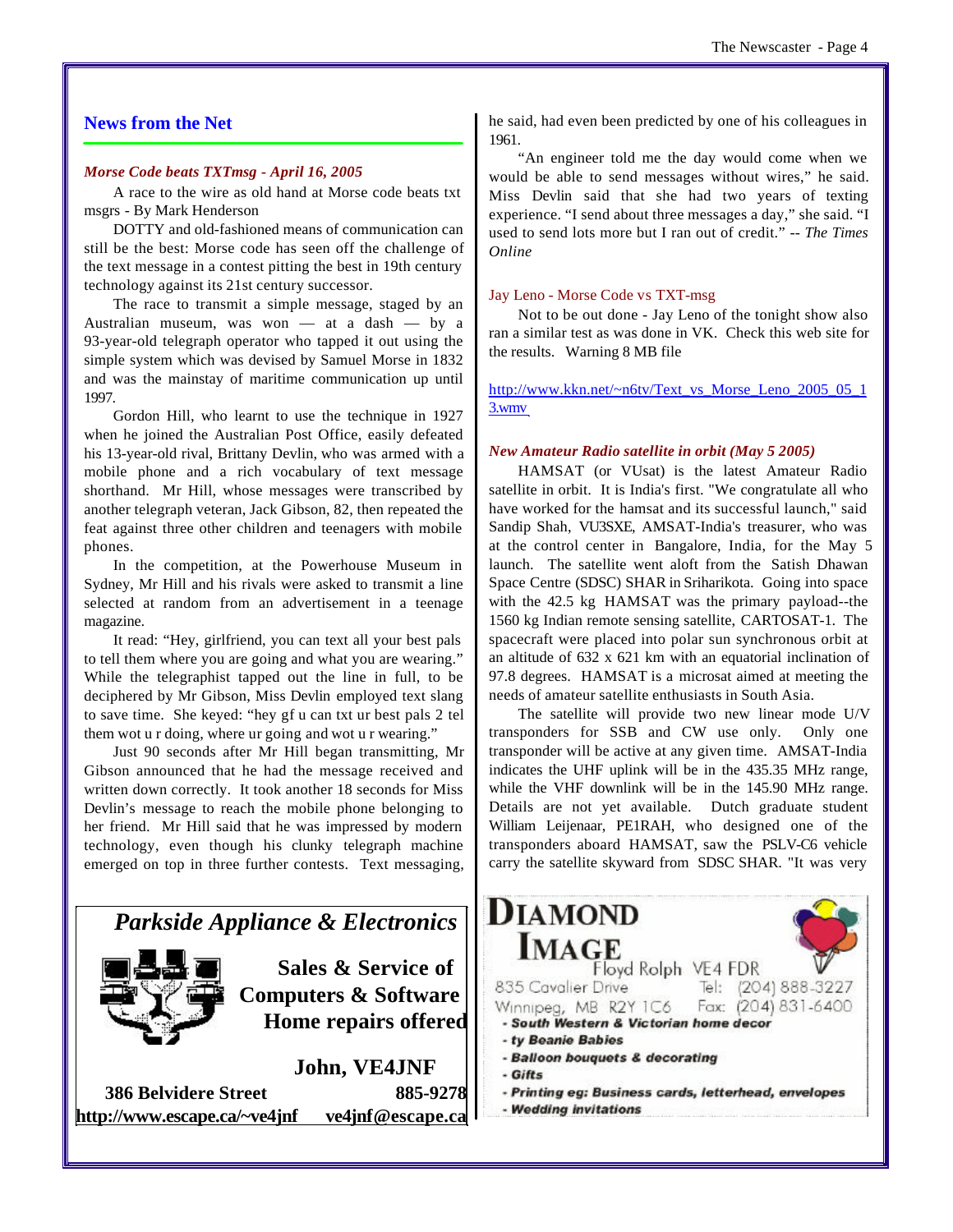interesting to see how my radio finally went into space," he said afterward. "It is the best ham radio experience in my life." Leijenaar said reports he'd received indicated that the onboard computer was showing the batteries and solar panels working normally. "We just are a few days away from 'CQ CQ HAMSAT' QSOs," he said. The satellite has not yet been given an OSCAR designation. There's more information on the AMSAT-India Web site:

<http://www.amsatindia.com/hamsat.htm> *-- (ARRL News Service)* 

#### *The North America Youth Net Expanding*

The North American Youth Net has recently added a new session and is considering a third. Steve Anness, KD5OWO, advises that a P-S-K net has now been established that is driven towards youth involvement in digital modes. It meets every Sunday evening at 2300UTC on 14.075 MHz. The North American Youth Net has also decided to bring in a new C-W net. The net will be held in the novice sub-bands of the 40 meters. The time and frequency has not been announced. Meantime, the groups SSB net is still going strong. Youngsters and oldsters alike can join in every Friday at 2300UTC on or about 14.329Mhz. And Steve says to be sure to bring the kids! For more information and updates on the youth net visit us on the web at groups.yahoo.com/group/nayn or contact Steve Anness, KD5OWO at kd5owo@arrl.net. (KD5OWO) *(ARNewsLine)* 

#### *HAM RADIO DYING IN THE VATICAN*

Ham radio could soon be a thing of the past in the Vatican. This is because there are no longer any H-V prefix stations to man the controls. Amateur Radio Newsline says it looks like it will take an experienced DXer with some good diplomatic skills to get in touch with the Vatican to assist in keeping it alive*. -- WIA*

#### *Ham Radio regulatory changes reported overseas*

**Sweden's** telecommunication regulatory agency **PTS** has taken steps to deregulate Amateur Radio and essentially no longer requires a government license. Effective last fall, the PTS turned over Amateur Radio operator "certification" to the Society of Swedish Radio Amateurs (SSA), that country's IARU member-society. Under the new regulatory regime, the SSA administers testing and issues operator certificates and call signs, which have SA prefixes and three-letter suffixes. There's no longer a Morse code requirement for HF access. The PTS still handles relevant international agreements, such as band allocations, in conjunction with the ITU. Sweden no longer dictates mode-specific subbands within amateur bands, but band plans are in place.

**Kenya's** telecommunications regulator, the CCK, recently issued a new schedule of Amateur Radio frequencies, modes and power limits. Ted Alleyne, 5Z4NU, of the Amateur Radio Society of Kenya reports that radio amateurs there now may use 30 meters (10.100 to 10.150 MHz) and 160 meters (1.810 to 1.850 MHz).

The National Telecommunications Commission of **Thailand** has granted permission through 2005 for all Thai radio amateurs to use 80 and 160 meters during contest periods. HS- and E2- stations may use 1.800-1.825 MHz and 3.500-3.540 MHz, CW or SSB, during contest weekends.

Starting May 1 in the **Czech Republic**, new regulations provide access to 7.100 to 7.200 MHz for Amateur Radio on a secondary basis. Power output is limited to 250 W PEP. The Czech Republic also has begun issuing Novice class licenses with OK9 prefix call signs and three-letter suffixes. Operation is permitted on 160, 80, 15 and 10 meters on HF, and up to 2 meters on VHF, at a maximum power output of 10 W.

The **Malta** Communication Authority has automatically extended HF privileges to "codeless" Class B licensees. Licensees in Malta still must pass a Morse code examination to operate CW on the HF bands, however.-- The Daily DX; RSGB; SM0JHF; ARSK; OK1MP/Czech Radio Club; MCA *-- HFRadio Bulletin*

#### *VE5 & VE7 areas receive special prefix for Centennial*

Saskatchewan and Alberta are celebrating their Centennial this year and hams in these areas have been granted permission to the use of a special prefixes for the occasion:

VE6 may use VX6

VA6 may use VG6

the prefix is available from May 27, 2005 until June 25, 2005.

VE5 may use XM5

VA5 may use XL5

The prefix is available from July 1 until July 31. Listen for it in the Canada Day Contest

#### *Japan to relax Morse code licensing requirements*

The Japan Ministry of Internal Affairs and Communications acted May 24 to relax Morse code requirements for Amateur Radio licensing, but it did not eliminate them altogether. Effective October 1, 2005, the MIC will reduce the requirements for First and Second Class licenses to 5 WPM solid copy for two minutes. The previous code requirements for these licenses were 12 and 9 WPM respectively. The MIC will drop the Morse requirement, now 5 WPM, for the Third Class license. --submitted by Joe Speroni, AH0A -- ARRL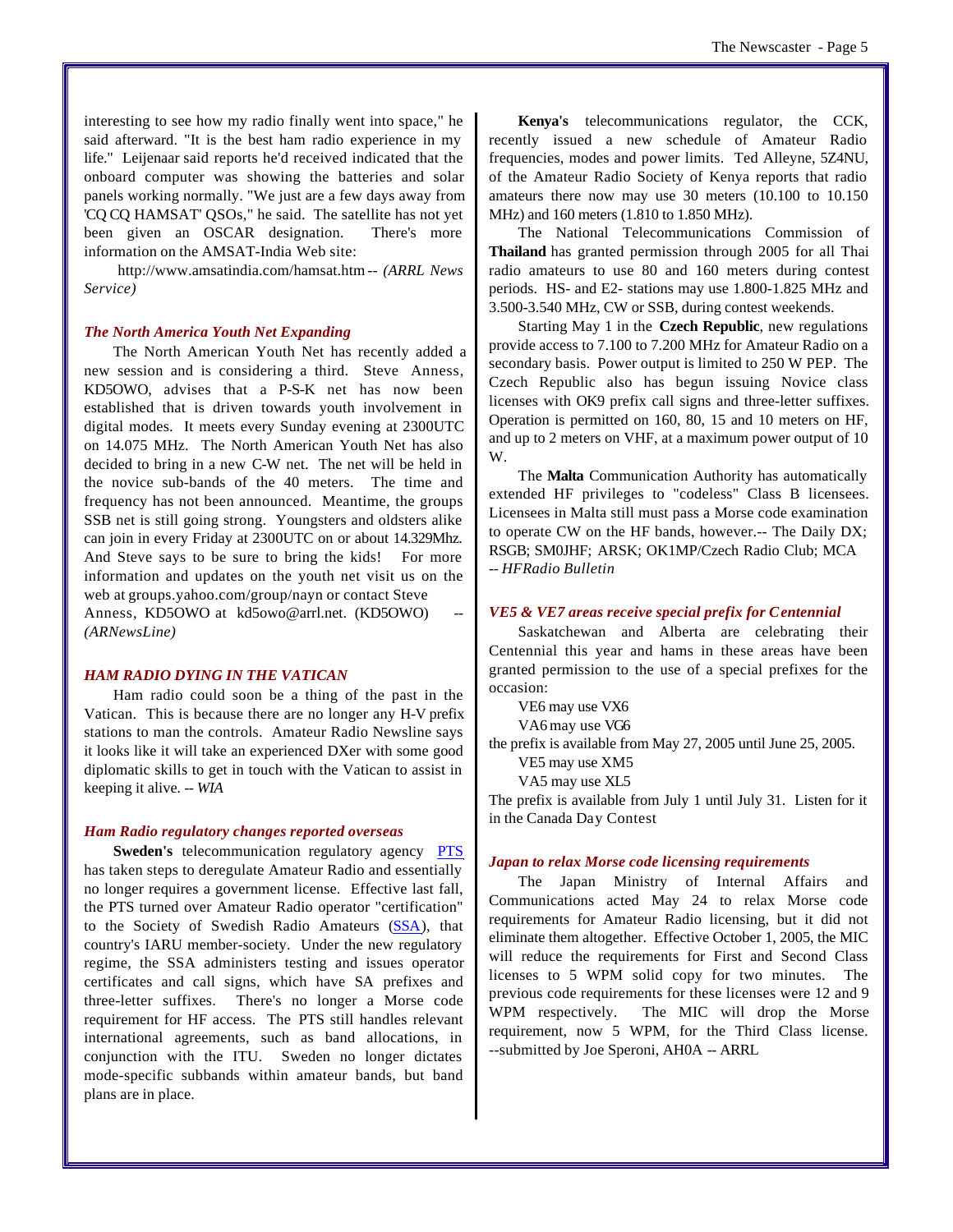## **Calendar**

#### *June*

| SSA 10 m Aktivitetstest CW/SSB/FM           |           | 1700Z          | Jun 2         |
|---------------------------------------------|-----------|----------------|---------------|
| Digital Pentathlon (5)<br>THROB             |           | 1800Z          | Jun 3         |
| Wake-Up! QRP Sprint                         | CW        | 0400Z          | Jun 4         |
| VK/Trans-Tasman 80m Contest                 | CW        | 0800Z          | Jun 4         |
| <b>IARU Region 1 Field Day</b>              | CW        | 1500Z          | Jun 4         |
| <b>RSGB</b> National Field Day              |           | 1500Z          | Jun 4         |
| <b>QRP TAC Sprint</b>                       |           | 1800Z          | Jun 4         |
| WorldRadio Friends' Day QSO Party           |           | 1800Z          | Jun 4         |
| RSGB 80m Club Championship                  | Data      | 2000Z          | Jun 6         |
| <b>ARS</b> Spartan Sprint June              | CW        | 0200Z          | Jun 7         |
| <b>ANARTS WW</b>                            | RTTY      | 0000Z          | Jun 11        |
| Portugal Day Contest                        |           | 0000Z          | Jun $11$      |
| Asia-Pacific Sprint                         | SSB       | 1100Z          | Jun 11        |
| <b>GACW WWSA DX</b>                         | CW        | 1500Z          | Jun 11        |
| <b>CW/SSB</b><br><b>DDFM 50 MHz Contest</b> |           | 1600Z          | <b>Jun 11</b> |
| SSA Månadstest nr 6                         | SSB       | 1400Z          | <b>Jun 12</b> |
| SSA Månadstest nr 6                         | CW        | 1515Z          | <b>Jun 12</b> |
| <b>ARRL June QSO Party</b>                  | VHF       | 1800Z          | <b>Jun 11</b> |
| RSGB 80m Club Championship                  | CW        | 2000Z          | <b>Jun 15</b> |
| <b>SARL Kid's Day</b>                       |           | 0700Z          | Jun 16        |
| All Asian DX Contest                        | CW        | 0000Z          | Jun 18        |
| <b>SMIRK Contest</b>                        |           | 0000Z          | Jun 18        |
| <b>AGCW VHF Contest</b>                     |           | 1600Z          | Jun 18        |
| <b>AGCW UHF Contest</b>                     |           | 1900Z          | Jun 18        |
| West Virginia QSO Party                     |           | 1600Z          | Jun 18        |
| Quebec QSO Party                            |           | 1700Z          | Jun 18        |
| Kid's Day Contest                           |           | 1800Z          | <b>Jun 18</b> |
| <b>CW/SSB/RTTY</b><br><b>DIE Contest</b>    |           | 0600Z          | Jun 19        |
| RSGB 80m Club Championship                  | SSB       | 2000Z          | <b>Jun 23</b> |
| SCAGStraight Key Day (SKD)                  | CW        | 0800Z          | Jun 25        |
| SP QRP Contest                              | CW        | 1200Z          | Jun 25        |
| Ukrainian DX DIGI<br>RTTY/PSK31             |           | 1200Z          | Jun 25        |
|                                             |           |                | Jun 25        |
| Marconi Memorial HF                         |           | 1400Z<br>1800Z | Jun 25        |
| <b>ARCI Milliwatt Field Day</b>             |           |                |               |
| <b>ARRL Field Day</b>                       |           | 1800Z          | Jun 25        |
| His Maj. King of Spain Contest              | SSB       | 1800Z          | <b>Jun 25</b> |
| <b>July</b>                                 |           |                |               |
| RAC Canada Day Contest                      |           | 0000Z          | Jul 1         |
| <b>DL-DX RTTY Contest</b>                   | RTTY      | 1100Z          | Jul 2         |
| Venezuelan Ind. Day Contest                 |           | 0000Z          | Jul 2         |
| <b>WLOTA Contest</b>                        |           | 0600Z          | Jul 2         |
| Original QRP Contest                        |           | 1500Z          | Jul 2         |
| DARC 10-Meter Digital                       | Data      | 1100Z          | Jul $3$       |
| RSGB 80m Club Championship                  | CW        | 2000Z          | Jul 4         |
| MI QRP July 4th Sprint                      | <b>CW</b> | 2300Z          | Jul 4         |
| <b>ARS</b> Spartan Sprint July              | <b>CW</b> | 0200Z          | Jul 5         |
| SSA 10 m Aktivitetstest - CW/SSB/FM         |           | 1700Z          | Jul 7         |
| VK/Trans-Tasman 160m Contest Phone          |           | 0800Z          | Jul 9         |
|                                             |           |                |               |

| <b>IARU HF World Championship</b>              | 1200Z | Jul 9         |
|------------------------------------------------|-------|---------------|
| <b>FISTS</b> Summer Sprint                     | 1700Z | Jul 9         |
| <b>ARCI Summer Homebrew Sprint</b>             | 2000Z | Jul 10        |
| RSGB 80m Club Championship<br><b>SSB</b>       | 2000Z | Jul 13        |
| CO Worldwide VHF Contest                       | 1800Z | $Jul$ 16      |
| North American QSO Party<br><b>RTTY</b>        | 1800Z | Jul 16        |
| <b>RSGB Low Power Field Day</b>                | 0900Z | Jul 17        |
| SSA Månadstest nr 7<br>CW                      | 1400Z | Jul 17        |
| <b>SSB</b><br>Månadstest nr 7                  | 1515Z | Jul 17        |
| The Great Colorado Gold Rush<br>CW             | 2000Z | Jul 17        |
| RSGB 80m Club Championship<br>Data             | 2000Z | <b>Jul 21</b> |
| <b>Great Lakes Sweepstakes</b>                 | 0000Z | <b>Jul 23</b> |
| VK/Trans-Tasman 160m Contest<br>CW <sub></sub> | 0800Z | Jul 23        |
| <b>RSGB IOTA Contest</b>                       | 1200Z | Jul 30        |
| ARS Flight of the Bumblebees                   | 1700Z | <b>Jul 31</b> |
|                                                |       |               |

## **Looking for Youth interested in HAM Radio**

Are you involved in a youth group? Would your youth group be interested in taking a HAM radio course?

At the March WARC meeting the following motion was passed.

**Motion: That the Winnipeg Amateur Radio Club, once per fiscal year, sponsor a group of youth ( Scouts, Guides, or any other youth group age 14 or more) for enrollment into an Amateur Radio course, such as the one that is put on by VE4WSC.** 

**Moved by Derek, VE4HAY Seconded by, Adam, VE4SN**

The next step is to find a youth group ( boys, girls or both) who would like to take a HAM radio course. So what better place to look for group leaders/volunteers than within our club itself. If you are involved in a group or know someone who is, please think about this. It could be a wonderful opportunity for the youth to learn about radio and to enjoy a great life long hobby.

If you are interested, please get in touch with John, VE4QV (info on front page) the current president of WARC who will take it to the executive and then find a course to take.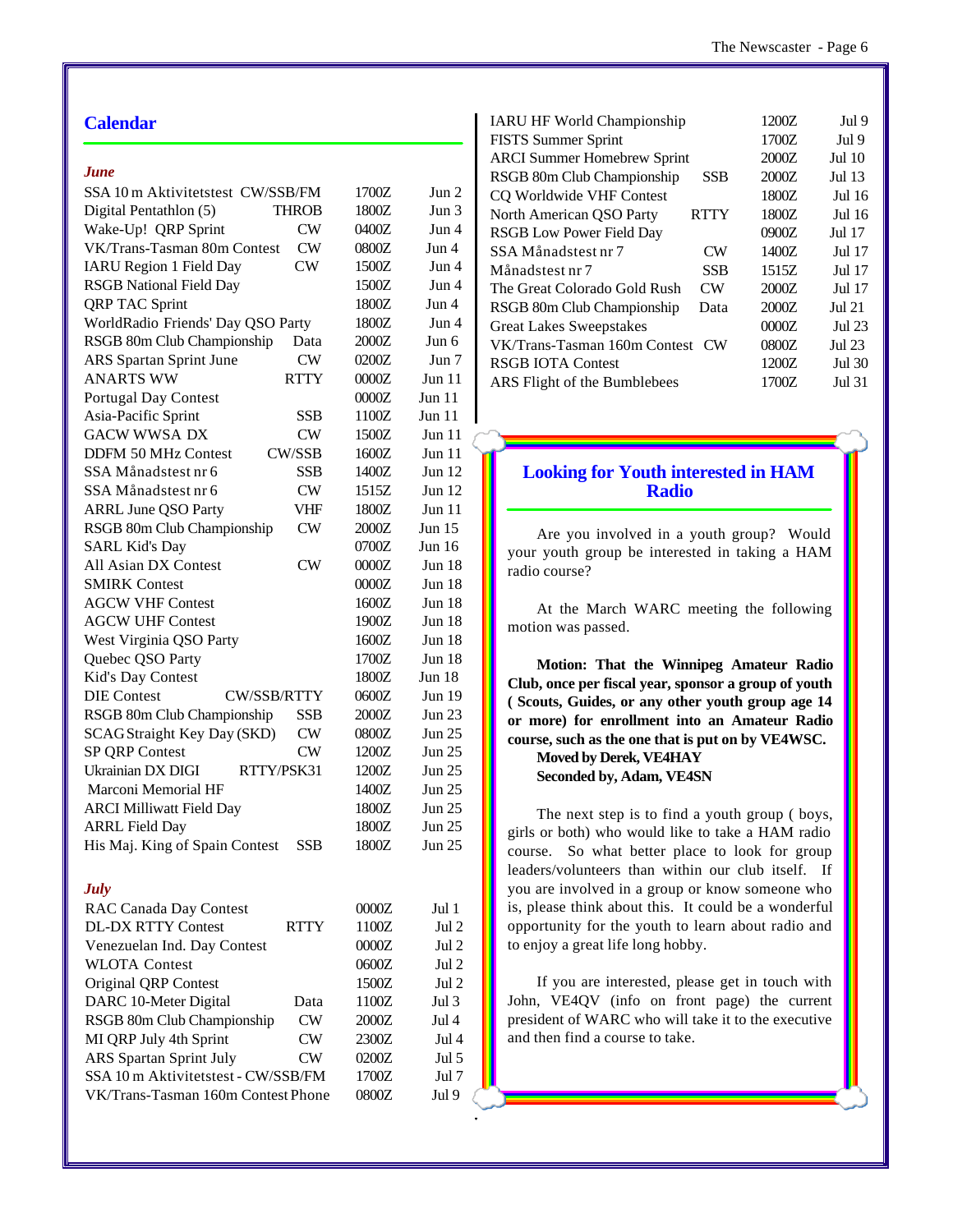## **Winnipeg ARES Fund Raising By Kent, VE4KEH**

On behalf of Winnipeg ARES I would like to thank everyone for their response to our Silent Auction and Raffle on 17th of April at the WARC Flea Market. The Silent Auction was, as usual, a success. With the monies raised, we are able to continue to offer our services to the City of Winnipeg and other organizations for public service events.

One change to the auction this time was the addition of a raffle. I received an ICOM IC-V82 HT from ICOM Canada and Micro-Hightech Communications, and felt that such a special item deserved to be offered as separate prize item from the auction. I think Milan VE4MMD would agree with me. Milan won the -V82 despite purchasing only three tickets for the raffle. Well, I guess you only need one ticket to win.

Of course there were many other prizes and winners. Gil VE4GIL walked away with TWO of the silent auction prizes, but then I recall Gil purchasing many, many tickets. Thanks for your support, Gil. Just back from spending the winter South, John VE4OL won a prize containing, among other things, a travel bag. It is not a hint for you to leave, again, John. Joseph VE4TYT received some tools in his prize. John VE4JNF received a few items that he can use while camping. Maybe I'll see you at some of the campgrounds this summer, John. Paula VE4MHZ should be well prepared for any weather this summer, although I understand that VE4GLS has already commandeered the Weather Radio receiver for the shack. Ross VA4RMM should similarly be prepared for any nasty weather. I hope the XL T-shirt fits you, Ross! Glen VE4GWN should be well prepared for that DXpedition I keep promising to take him on. Too bad a Weather Radio receiver won't work where we're going!

In addition to ICOM Canada and Micro-Hightech Communications, I have a list of people, businesses and organizations whose donations made this auction the success it was. Dick VE4HK and Mariska VE4MMG not only procured many useful, quality gifts, but also were there to ensure that my first time at the helm as fundraising chair was "uneventful". Sue VE4SYM and Fred VE4TRO came through with an amazing selection of things as well. What surprised me was the artistic style Ron VE4MGR expresses in his stained glass. He's not just a pretty face! John VE4JNF seems to come up with some amazing things as well. Bob VE4STS provided some very, very classy items. The Terry Fox Foundation of Manitoba supplied a wealth of articles of clothing. Gerry VE4ACE of Applied Communications furnished some really neat gizmos. All the various water containers, I think I counted seven of them, were generously donated by Reliance Plastics. The Manitoba Marathon and Canada One RV supplied many

useful promotional items. Finally, the Meteorological Service of Canada donated Weather Radio receivers and umbrellas. Is there something significant about that donation that they're not telling us?

It might be difficult to expect our donors to maintain the generosity that they displayed this time, but I'll see what I can do again in the Fall. See you then.



coordinating this little jaunt to our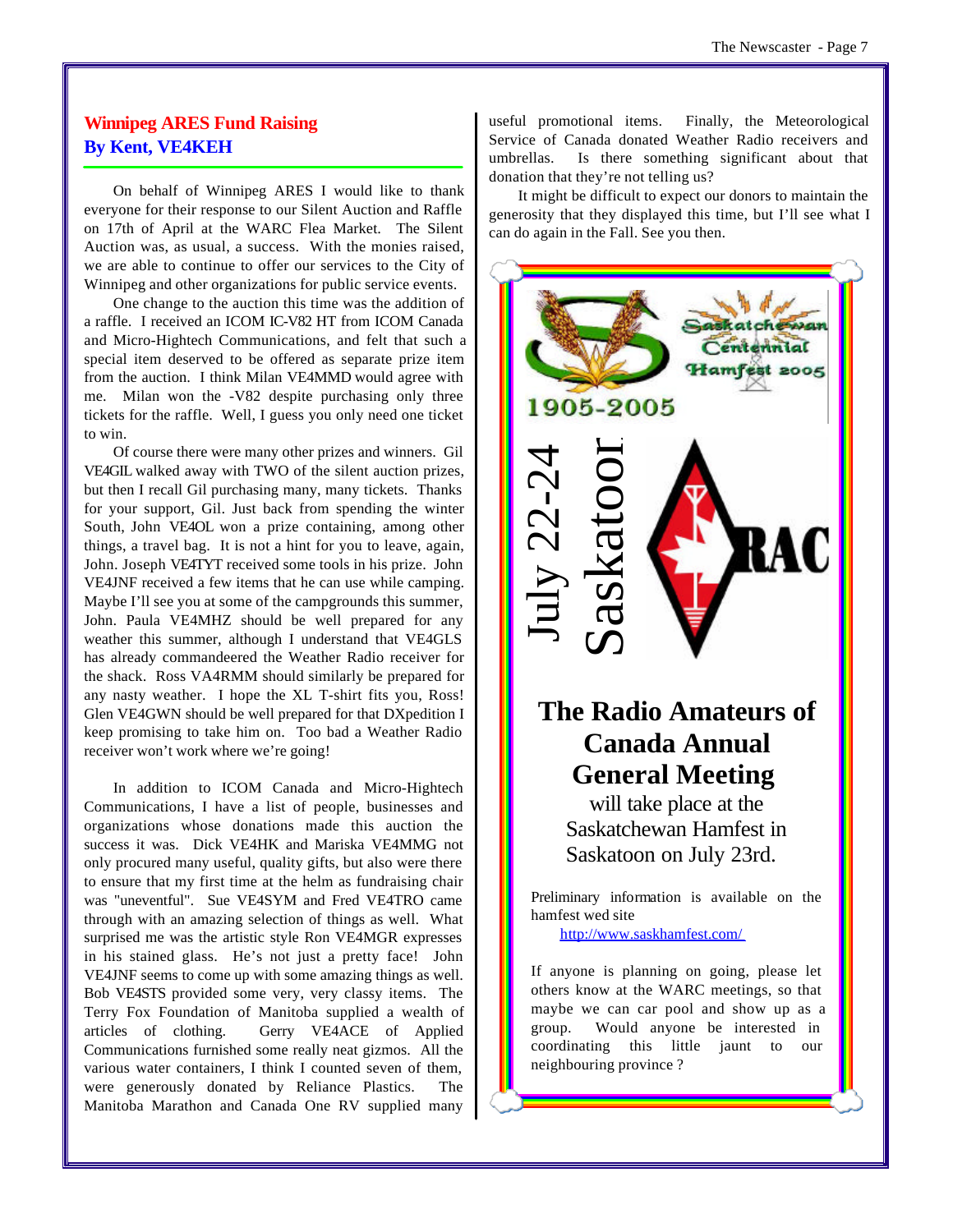## **WPGARES By Jeff, VE4MBQ Emergency Coordinator**

45 Amateurs attended CANWARN Spotter Training SAT 07 MAY in Portage la Prairie City Library. Eight out of nine regions were represented. We picked up Spotters in five additional communities (Neepawa, St Claude, Miami, Tyndall, Ross). We now have total of 152 Spotters covering 43 communities. Those in attendance at Spotter Training were VE4s: HLO, SCK, JNF, HK, CP, ALW, DWG, GMS, KK, MMG, GWN, YYL, AJR, TRO, XB, SE, CRS, ESX, NAT, CA, GWP, ADP, TY, STU, TIM, EDE, LB, WEA, UB, YR, SY, UZ, QE, UI, OA, ARD, LK, FJG, AGS, QK, IJL, MB, MBQ and VA4s: NRM, GD

15 ARES members attended the 2005 CANWARN Net Controllers Meeting THURS 12 MAY. We will have an ARES member on-call 0930-2130h daily 16 MAY thru 11 SEP. Still have one week open, DAYS 15-21 AUG. Special thanks to Fred VE4FV who has committed to 5 weeks of DAYS in JULY and Richard VE4ESX who has taken the first three weeks of DAYS and EVE shifts! Those in attendance at the Net Controllers Meeting were VE4s: JNF, HAZ, HK, MMG, CRS, SE, GWN, AJR, ESX, ALW, RST, FV, ACX, MBQ and VA4AA.

The May WPGARES General Meeting featured a presentation by Dick Maguire "Bicycle Mobile Operations".

The Amateur Radio volunteer briefing for the Manitoba Marathon is TUE 14 JUN 1900h at Sport Manitoba 200 Main St, Rooms 227- 229. If you have volunteered for the Marathon SUN 19 JUN but are not able to attend the briefing please contact Tom VE4SE or Ruth VE4XYL to make arrangements in advance to pick up your materials for the Marathon between WED 15 JUN and SAT 18 JUN. The briefing for Medical volunteers is WED 15 JUN 2000h at Sport Manitoba 200 Main St, Rooms 227-229. As of this writing the following amateurs should plan to attend the medical meeting too: VE4s EH, XT, MMG, KLM, RST, ACX, QSG, DGS, QEW, EAR, MAB, PZL, SE, XYL, GWB, HK, DWG, MBQ.

The next WPGARES General Meeting is TUE 28 JUN 1900h at Sir Wm Stephenson Library 765 Keewatin Street. Brock Holowachuk from Manitoba EMO will be giving us a presentation on "National Warning Systems". We are not planning to meet in July, after JUN our next General Meeting will be TUE 16 AUG.



## **Rare Canwarn contact….. By Richard, VE4ESX, AEC Winnipeg**

We hams are fortunate to have so many different ways of enjoying our hobby. Our imaginations are our only limit. For me, ARES is my area of interest, beginning with the 1997 Manitoba flood operations. Then, on Dec. 31st 1999, ARES was involved in providing backup emergency com's for police, fire and military as all our computers rolled over their dates into the new century. Again, ARES went on standby as the events of 9-11 unfolded. In between these major operations are the public service events that ARES volunteers support, such as Manitoba Marathon, Terry Fox run, Parkinsons Superwalk, Festival de Voyageur Dog Sled Races, Head of the Red Regatta, to name a few. My favorite though is Canwarn. As a sailor on Lake Winnipeg and as a student glider pilot I developed a very keen interest in our weather and its effects. When I found out about the Canwarn Project, I knew I had found my niche.

 Here in Manitoba, Canwarn is expanding its coverage across the province. Our latest spotter training program was held this spring in Portage la Prairie. In Winnipeg, WARES, has trained a roster of hams as Canwarn Net Controllers. These volunteers cover 2 on call shifts per day throughout the summer severe weather season. The Canwarn station, VE4WWO, is located right inside PASPC (Prairie and Arctic Storm Prediction Centre) office here in Winnipeg, alongside the Weather forecasting team. The station has 1 hf and 2 vhf radios.

The Manitoba Canwarn Net controllers are empowered to initiate a net, directly. Late, Wednesday night, May 25th, my ARES pager went off. TOM VE4ESX, driving by, reported that the HF antenna, a B&W folded dipole located on the weather office roof top had blown down. Jeff VE4MBQ ARES EC., made a nocturnal visit to the roof top to secure the antenna from damaging itself. By 1000h the next morning, I, with my son Paul were on the roof and made the repairs to the guys and re-hoisted the antenna to its more useful position. (NOTE Yellow polypropylene rope is only a temporary solution. It rots when exposed to UV. This was the reason for the failure.)

With the antenna up and my needing to get back to work, the station HF rig with its tuner didn't get a proper test until I had time to drop in again to the weather office late on Friday afternoon. I had finished the tuning steps on the freq. in memory and was "spinning the dial" on 20 meters to see who was around for a contact. I use headphones there as a courtesy to the forecasters working close by. I was listening to a QSO between a US station and another in northern Italy, waiting for a break…….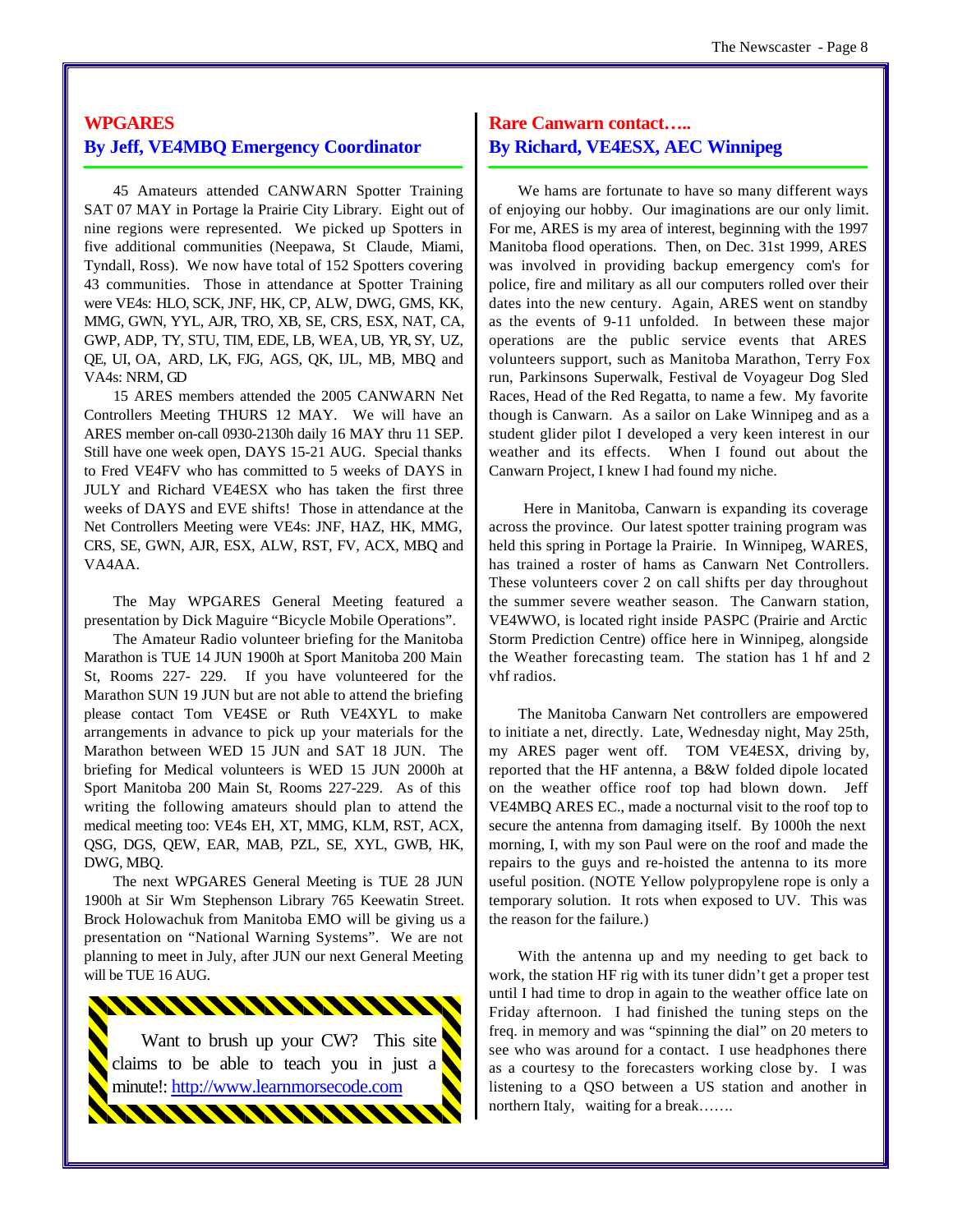A tap on my shoulder, I removed my headset, turned around, and was introducing myself to the Right Honorable Stéphane Dion, Minister of the Environment for Canada. Thinking he had made a mistake and was looking for someone more important I explained that I was just a volunteer there. He assured me there was no mistake. He was already aware what I was doing there, He just wanted to personally thank me for being a Amateur radio operator volunteer, with the Weather Office.

 On reflection, He could have left the room and I would not have known he was there. I would like to think that by his gesture, taking time for me, He was indeed thanking all the many ARES Canwarn volunteers. We offer freely of our time, and our equipment and resources. Our families also support us. Without this unfailing, unselfish giving by such a fine group of people there would be no Canwarn Project. Take pride in what you have chosen to do with this hobby of ours, we are all Ambassadors for Amateur Radio.

## **Care and Feeding of your Pet Ham an educational excerpt for XYL's** Thanks to Ron W5WWW**)**

Pet hams are so intelligent they often seem human, but they can be difficult to raise. Only someone with great patience should attempt it. In case you do, here is a guide to the basics.

#### *Living Area*

-- A pet ham needs a private nest area, an entire room where it will not be disturbed. Your pet ham will spend many happy hours alone there with its treasures. -- boxes, wires, bits of metal, glass, paper, etc. that it will bring home whenever it ventures out. You will want to encourage your pet ham to confine its activity to this room to prevent the entire house from being subjected to noise, clutter and the boring of holes in the walls.

#### *Expenses*

 -- Keeping a pet ham is expensive, but, unlike most common pets, a pet ham can be trained to work outside the home for a few hours each day. It may even bring in enough money to offset its expenses.

#### *Feeding*

 -- A well-behaved pet ham will eat with the family occasionally, but it will feed more comfortable and secure taking its meals in the nest room. You must be sure your pet ham is well supplied with food and drink during the long periods it spends alone in there, even if it does not beg or whine.

#### *Obedience Training*

 -- A pet ham can be trained to perform simple tricks, the easiest and most common being "sit" and "speak" Do not be alarmed if it practices them for hours at a time in the nest room.

### *Health Problems*

 -- The pet ham typically suffers lower back pain and minor throat irritations from too much sitting and speaking, but health maintenance costs tend to be minimal.

#### *Travel*

 -- Your ham pet will gladly travel with your family by car or even by air, if allowed to bring along certain familiar items from the nest room. Most pet hams enjoy trips to places where they can meet pet hams from other families.

### *Breeding*

 -- If you plan to breed your pet ham, you should do so as soon as possible after you get it. As a pet ham matures, it becomes increasingly reluctant to engage in activities not associated with its nest room collection.

## *-- HF Radio Bulletin* **Fixing the 144.39 APRS Network**

## **Extracted form the ARRL letter May 20, 2005**

<http://www.ew.usna.edu/~bruninga/aprs/fix14439.htm>

Over the winter, folks hashed out the network's problems on APRSSIG mailing list with Bob Bruninga, WB4APR, leading the way (Bob is the creator of APRS). Folks suggested various solutions and other folks poked and prodded these solutions to see if they had any holes in them. Some passed the muster; some did not. A few even made it on the air before the error of their ways were discovered. So, you know that the solutions that finally tumbled out of this effort are tried and true. WB4APR took the solutions and put them all on a handy one-page Web page, the Fixing Digipeaters Web page, which is also known as the "Fixing the 144.39 APRS Network" Web page. Some of the fixes involve adjusting some of the parameters of the APRS digipeaters that comprise the network and some of the fixes involve adjusting the APRS equipment of the users who frequent the network so that they will be compatible with the changes in the network. WB4APR put all the fixes out there in plain English on his Web page, so there is no need to repeat them here. However, I will say that they seem to work. I tweaked the parameters of my APRS digipeater (WA1LOU-15), as well as the parameters of the APRS station in my land barge (WA1LOU-8) and I am a happy camper and so is just about everybody else who has made the change. So, see for yourself and switch to the new paradigm in the APRS world